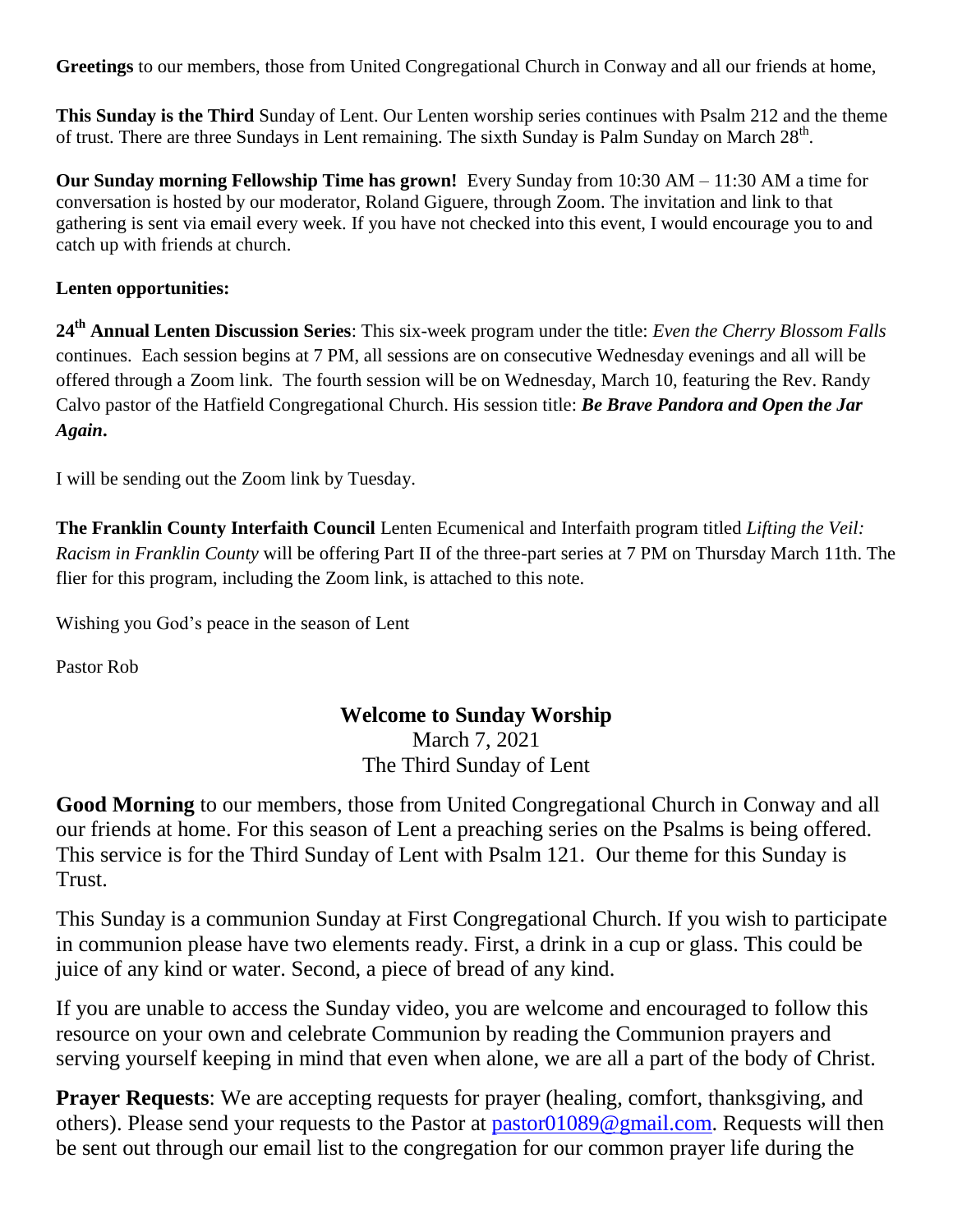week. PLEASE remember that all prayer requests received become public knowledge. If you are uncertain if your request for another might be confidential, do not send it.

# **And now let us be in worship**

**Call to Worship** (Responsive, L=Leader, P=People Psalm 40 L I waited patiently for the Lord; he inclined to me and heard my cry.

## **P He put a new song in my mouth, a song of praise to our God.**

L Happy are those who make the Lord their trust.

## **Morning Unison Prayer & the Lord's** Psalm 25

To you, O LORD, I lift up my soul. O my God, in you I trust; do not let me be put to shame. Make me to know your ways, O LORD; teach me your paths. Lead me in your truth, and teach me, for you are the God of my salvation; for you I wait all day long. Be mindful of your mercy, O LORD, and of your steadfast love, do not remember the sins of my youth or my transgressions; according to your steadfast love remember me, for your goodness' sake, O Lord and for the sake of your Christ who taught us to pray saying…*Our Father, who art in heaven, hallowed be thy name. Thy kingdom come, thy will be done, on earth as it is in heaven. Give us this day our daily bread and forgive us our debts as we forgive our debtors. And lead us not into temptation but deliver us from evil. For thine is the kingdom and the power and the glory forever. Amen.*

# **Covenant of Membership:** James Merriott

This Sunday we welcome Jim into church membership. The covenant and our glad welcoming of Jim are included in this Sunday's YouTube video.

# **Prayers of the People**

Our prayers this morning speak to God about how we use the time we have been granted along with our theme of Trust for this Sunday. This prayer is based on the prayer *Occupy Our Calendars*, from The Rev. Dr. Walter Brueggemann's book *Awed the Heaven, Rooted in Earth.*

O God, once again we are deep in the season of Lent.

Once again, we are counting the days: 40 of them,

Once again, we lay them all out and take note that our times are in your hands. And then we fill each day…with us, with ourselves, with everything we must do, and everything we desire to do. We fill each week……with us, with ourselves, with everything we need to accomplish and everything we are compelled to invest our time in. Every day, every week, every month, we fill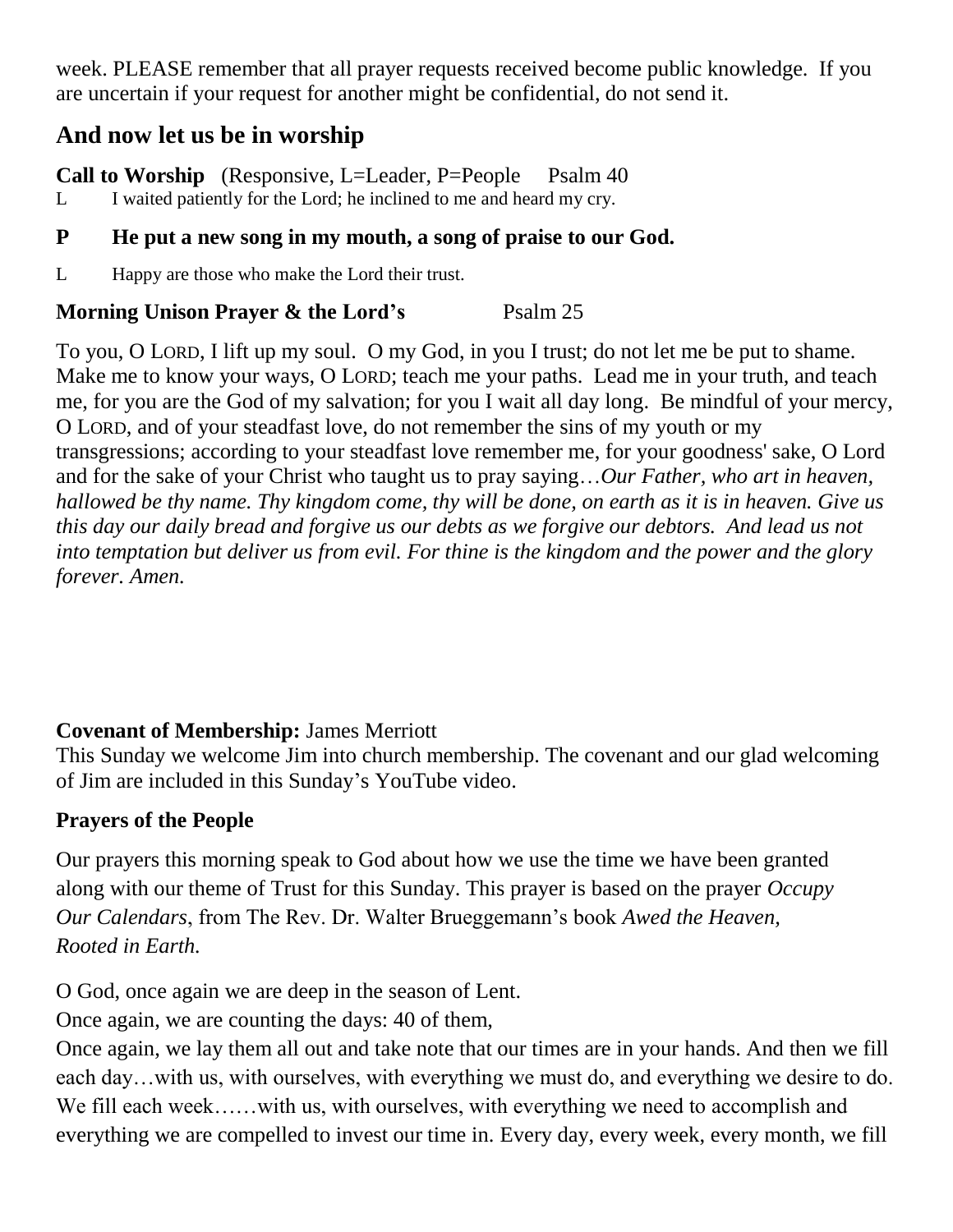up our calendars….with us. And we are anxious because we do know our times are not in our own hands, in spite of what we place on our calendars, our times are in your hands. Our time of blessing and cursing, of love and despair, of the unexpected tragedy and the uncalled for joy, our times of laughter and tears, of euphoria and depression, of gain and loss, of clarity and confusion, all our times, from our beginning to our ending, are in your hands. You, O God, have given us this season of life, this count of days, as the psalmist wrote, "*make me to know mine end, and the measure of my days, that I may know how frail I am*." And what might be the measure of our days? Is there a way to know, except that one day our season here will be complete, and our season in you will begin? How then, shall we fill our calendars, day to day, week to week, month to month. In our counting of days, how many will we count as your days, how many moments will we fill with you? Will this season of 40 days bring us any closer to you, to Jesus, so that we might move beyond knowing of you, to knowing you? That we might look less to ourselves, and more to being the body of Christ, a community of faithful Christians, empowered by the Holy Spirit? That we might be led by your way, your truth, your life, so that we might be the light you have always intended we should be. We do pray, O Lord, that this be the case for us. That in this season, we may fill our calendars with you, and in so doing find our trust is placed only in you. Let us begin, O Lord of the ages, with this moment. This silence. We are ready to hear, to listen, to speak, and to trust in you. (personal prayer and meditation) We trust, O God, that you hear each prayer, even as we lift to you those we know and love (personal prayer). Gracious God, from whom our help comes, hear these our prayers, we trust they will be answered according to your will. Amen

#### **Scripture Reading:** Psalm 121

The Book of Psalms is divided into five sections, imitating the five books of the Torah. Just as the Torah has numerous authors, so does the Book of Psalms. 73 are attributed to King David, 12 by Asaph, 11 by the Sons of Korah, and 2 by King Solomon, leaving 52 with no name attached. Psalm 121 is a [Song of Ascent](https://en.wikipedia.org/wiki/Song_of_Ascent) with no known author. It is recognized that this [psalm](https://en.wikipedia.org/wiki/Psalm) was sung by [pilgrims](https://en.wikipedia.org/wiki/Pilgrim) on their way to [Jerusalem.](https://en.wikipedia.org/wiki/Jerusalem) At the beginning of the pilgrimage, in the mountainous region of the Judean Hills, the pilgrim makes sure of the Lord's help. This beloved text has been set to music by a number of composers. One the most familiar was written by Felix Mendelssohn and included in his oratorio, the Elijah, in 1846. During this season of Lent, readings from the Book of Psalms will illustrate the themes for each of the Sundays. Our Theme for the Third Sunday of Lent is Trust.

*1 I lift up my eyes to the hills— from where will my help come? <sup>2</sup> My help comes from the LORD, who made heaven and earth. <sup>3</sup> He will not let your foot be moved; he who keeps you will not slumber. <sup>4</sup> He who keeps Israel will neither slumber nor sleep. <sup>5</sup> The LORD is your keeper;*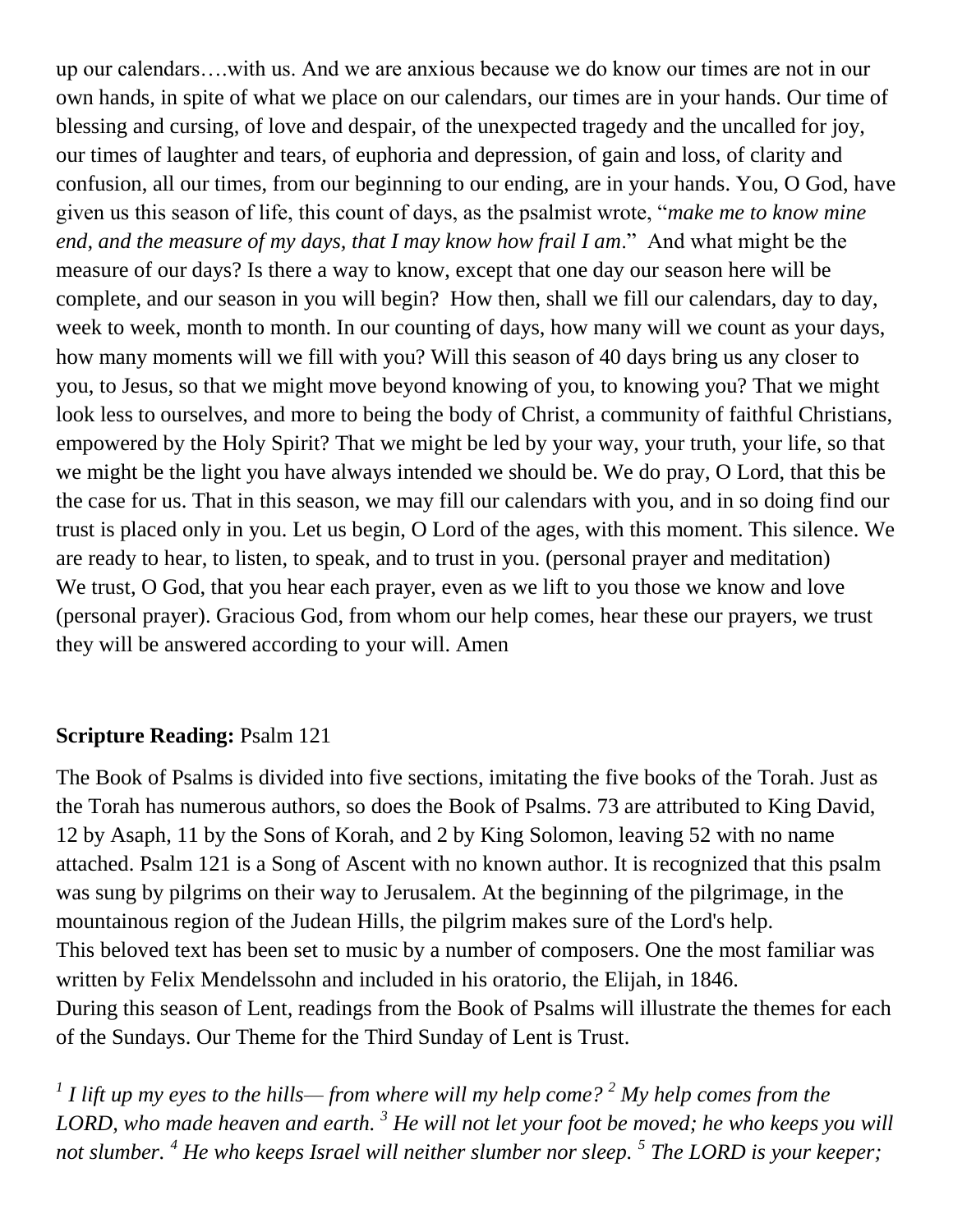*the LORD is your shade at your right hand. <sup>6</sup> The sun shall not strike you by day, nor the moon by night. <sup>7</sup> The LORD will keep you from all evil; he will keep your life. <sup>8</sup> The LORD will keep your going out and your coming in from this time on and forevermore.* 

> After the reading, you may reflect on this passage. The sermon for this text may be seen in this week's video.

**Sermon:** *The Psalms: A Lenten Vocabulary - Trust*

#### **The Sacrament of Communion**

#### **The Invitation**

Whether we gather in our meeting house, in the hall, on our front lawn, in our living room, on the beach, or upon a mountain top, when we gather to break bread in remembrance of Jesus, when we gather to pass the cup of life and acknowledge our new covenant in Christ, we have gathered around the Lord's Table. All are welcome here. Where you have been, where you are today, what you have done in this life, or left undone, if you are broken, or whole, joyful, or tearful, wandering or confused, you are welcome here in the hopes of finding God's love, God's forgiveness, God's mercy, and God's healing in this bread and in this cup. This is the Lord's table, come from the east and from the west, from the north and from the south, and gather here, not because you must but because you may.

### **The Prayer of Consecration**

O Lord, My God, the journey is too great for us: unless you feed us with the bread from heaven and the cup of life, unless you share with us your own life, victorious over sin, hatred pain and death. Let your spirit flow through our hearts. Your strength be our strength. Your love be our love. Your will be our will. As we come to this table, bless this bread from heaven and this cup of life that we may be one with you, in heart, mind and will. Amen.

#### **Blessing of the Bread**

On the night that Jesus was to be betrayed, he sat at table with all of his disciples. During the course of the meal, he took bread off the table. When he had given thanks, he broke it and gave it to them, saying, "This is my body, which is given for you. Do this in remembrance of me." (You break your bread and eat)

### **Blessing of the Cup**